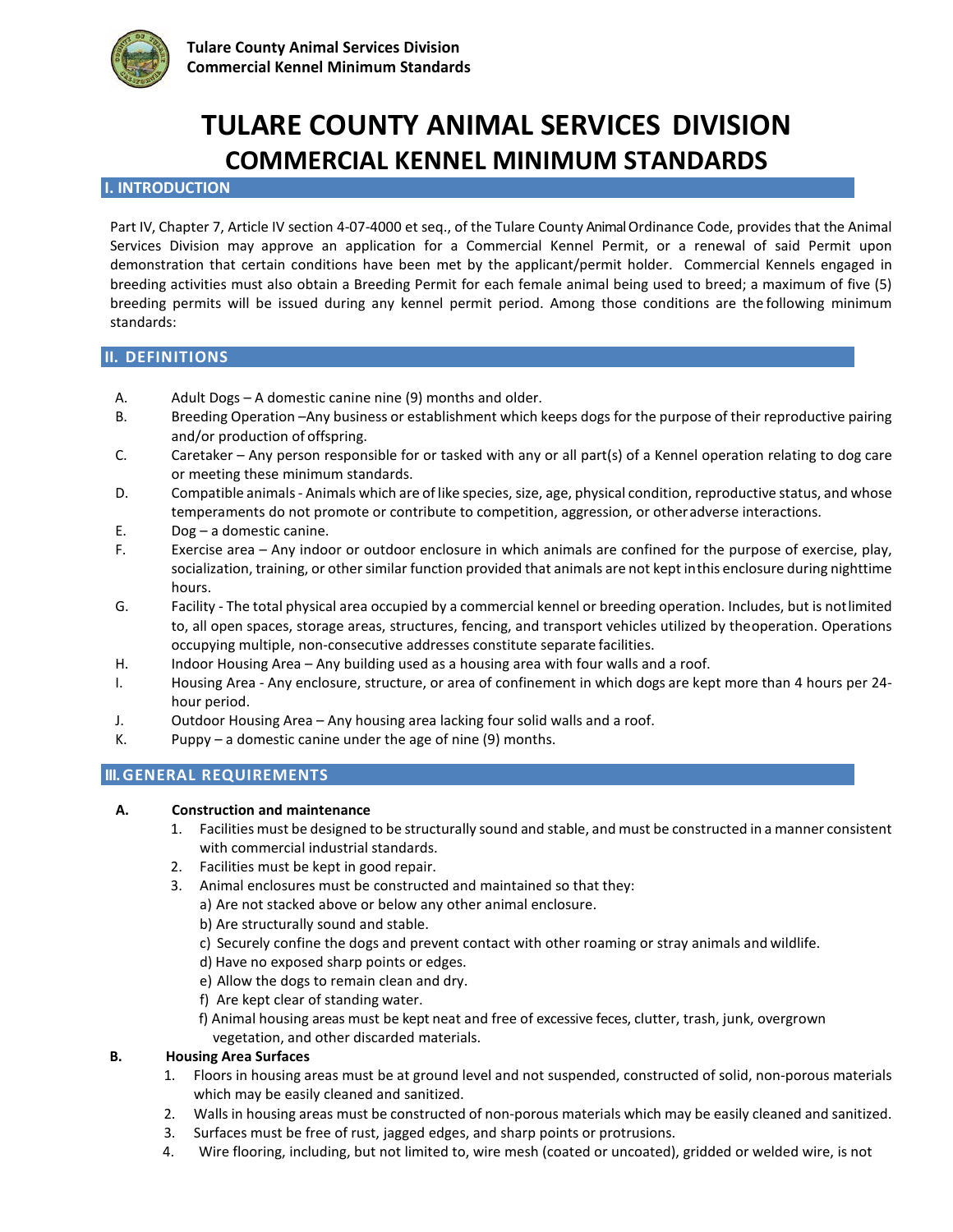

#### permitted

## **C. Cleaning and Housekeeping of Premises**

- 1. Housing areas must be cleaned daily with additional spot cleaning performed as needed.
	- a) All housing areas must have a minimum of sixty (60) vertical inches of space to allow easy entry and access for cleaning, care, and animal inspection.
	- b) All animal and food waste must be removed from housing areas at least once daily.
	- c) Surfaces must be cleaned and sanitized daily so as to remove all debris and organic material or waste, using cleaning products that provide disinfectant, viricidal, and antibacterial properties in order to minimize the spread of common canine diseases
	- d) Dogs must be removed from enclosures before cleaning. Dogs and nearby enclosures must be protected from being contaminated with water and other wastes during cleaning.
	- e) Animal housing areas must be kept free from accumulations of dirt, dust, hair/fur, trash, and similar debris.
- 2. Facility must be kept clean and in good repair to protect the dogsfrom injury, promote health, and control rodent and pest populations.
	- a) Facility must be kept free of excessive trash, junk, waste products, and other discardedmaterials.
	- b) Weeds, grass and bushes must be controlled in a manner which facilitates cleaning of premises, controls pests and rodents, and protects the health and well-being of the animals.

## **D. Water and electric**

- 1. Adequate running potable water must be available for cleaning, drinking, washing, and other requirements.
- 2. All electrical devices must be placed and utilized in a safe and secure manner. Electrical wires, cords and devices will be placed in such a way that they are not accessible to the animals.

## **E. Storage**

- 1. Food and bedding must be kept in a manner which prevents spoilage, contamination, and vermin infestation.
- 2. Food that will spoil without refrigeration must be kept refrigerated at 41°F or less.
- 3. Toxic or poisonous substances may not be kept in the same area as food storage or preparation.
- 4. Unused equipment, trash, junk, waste products, and similar materials must be stored in a mannerand location which prevents animal access.

## **F. Drainage and waste disposal**

- 1. Animal and food wastes, fluid wastes, soiled bedding, debris, garbage, and other waste must becollected a minimum of once daily, removed, and disposed of in a manner which minimizes contamination and disease risks.
- 2. Housing areas must be equipped with waste collection, drainage and disposal mechanisms toquickly remove animal waste and other fluids to ensure dogs remain dry and clean.
- 3. Trash containers must have tightly fitting lids which are kept closed when not in use.
- 4. Dead animals, animal waste, or animal parts may not be kept in animal housing or food preparationand storage areas.

## **G. Laundry areas and sinks**

1. General hygiene and anti-bacterial disinfecting washing facilities with hot and cold running water must be available and readily accessible for dog caretakers.

# **H. Nuisance operations prohibited**

- 1. Facilities must be operated in accordance with all applicable zoning and business licensing codes.
- 2. Facilities must be operated in a manner which does not unduly impact, disrupt, pollute or interfere with other nearby businesses.
- 3. Facilities must be operated in a manner which does not unduly impact, disrupt, pollute or interfere with the free and full use of nearby residential properties.

## **I. Emergency information**

1. Emergency Information must be clearly and conspicuously posted at the main entry and access points throughout the kennel area. This information must contain the primary point of contact in the event of an emergency, including the Permit Holder's contact information, the Permit Holder's Veterinarian's contact, and the Emergency Veterinary Services contact information.

# **IV. INDOOR HOUSING AREAS**

## **A. Heating, cooling, and temperature**

- 1. Housing areas must be climate controlled to protect dogs from temperature and humidity extremes.
- 2. Ambient temperature may not be below 50°F or rise above 90°F.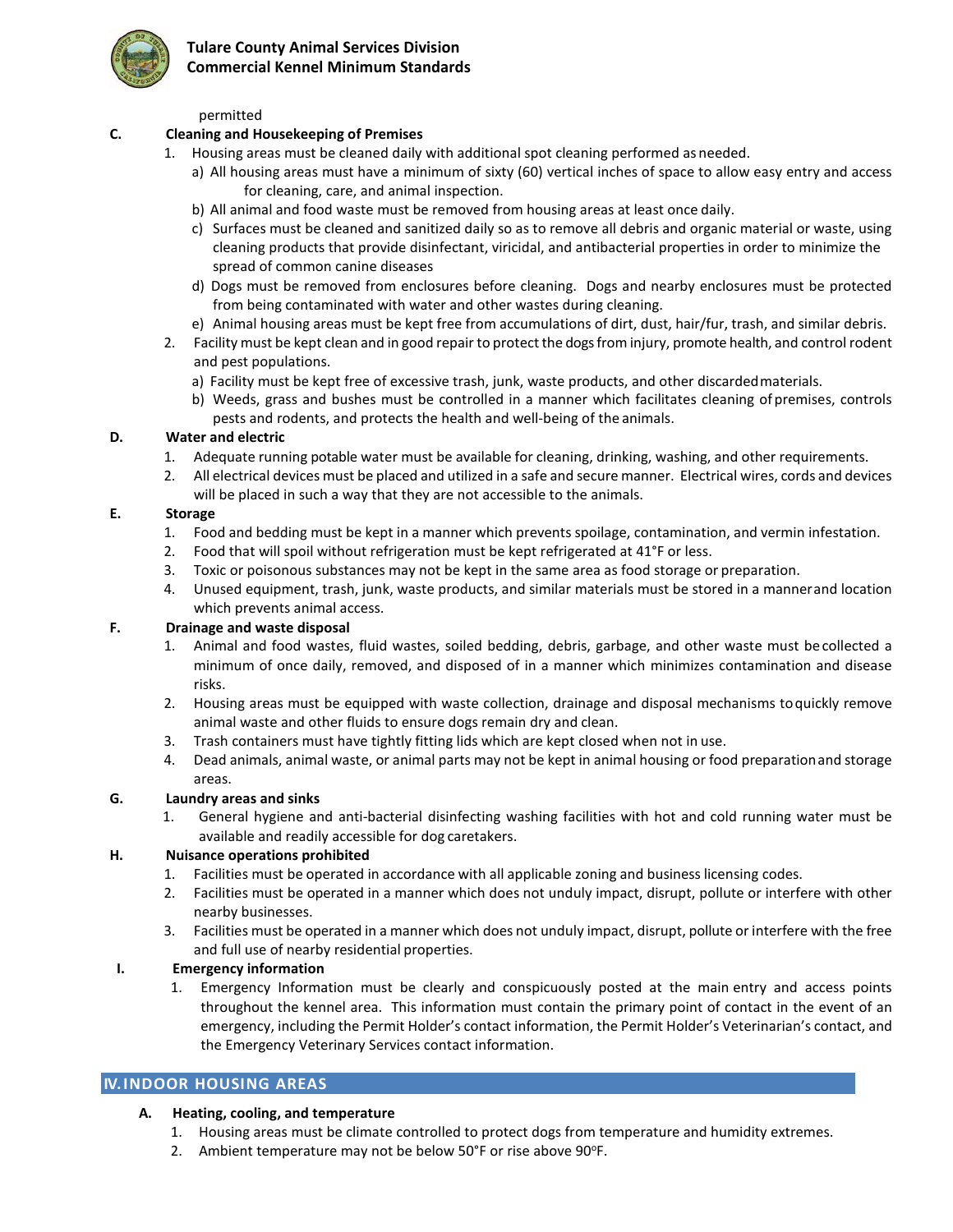

# **Tulare County Animal Services Division Commercial Kennel Minimum Standards**

- 3. All heating devices must be located in such a manner as to ensure that no animal may come in direct contact with the device or its cords or wires.
- 4. All heating devices must be located in such a manner asto ensure that they are notin direct contact or proximity to flammable or combustible materials.
- 5. Auxiliary cooling and/or ventilation must be provided if ambient temperatures exceed 80°F.

## **B. Ventilation**

- 1. Housing areas must be sufficiently ventilated at all timesto provide for health and well-being of dogs, minimize odors, drafts, ammonia levels, humidity and condensation and prevent the spread of airborne viruses.
- 2. Isolation areas must be separately ventilated from other housing areas.

## **C. Lighting**

- 1. Housing area must be adequately lighted to permit routine inspection and cleaning of facility and for observation of the dogs. Lighting must be uniformly diffused and adequate.
- 2. Housing areas must be provided with normal day/night light cycles, with a minimum of eight hours of light equivalent to daylight each day.

#### **D. Quarantine/Isolation area**

1. Kennel must have an appropriate quarantine area that has separate ventilation and drainage from other kennels to house dogs with infectious disease during treatment and recovery.

#### **E. Safety**

1. All indoor areas housing animals must be equipped with carbon monoxide and smoke detectors. All indoor areas housing animals will meet the minimum safety requirements pertaining to fire extinguishers and fire suppression equipment as set forth by the local fire departments, and/or County building codes.

## **V. OUTDOOR HOUSING AREAS**

#### **A. Protection from the elements**

- 1. Outdoor housing areas must provide sufficient shelter to protect dogs from extreme temperatures and weather conditions which may be uncomfortable or hazardous to their health.
- 2. Within the outdoor housing area as described in one (1) above, one or more, smaller shelters, or doghouses, must also be available and accessible to each adult dog.
	- a) Doghouses must provide enough area to allow each adult dog in the housing area to sit, stand, lie ina normal manner, and turn-about freely.
	- b) The doghouse must be constructed of a solid roof and three or more solid sides, which adequately protects animals from cold, heat, wind, and rain.
	- c) The doghouse must contain clean, dry, bedding material at all times.
- 3. In addition to the above, outdoor housing areas must provide areas of shade large enough to encompass and shield all animals from direct sunlight
- 4. Outdoor housing areas containing puppies less than nine (9) months of age must have the top completely covered, so as to offer complete coverage to the entire kennel from the elements, in addition to side covers, as needed, to provide shelter from the sun, rain, and strong wind at all times of the day.

## **VI. CONFINEMENT**

#### A. **Space**

Each dog housed in a housing area must each be provided a minimum amount of floorspace and headroom, according to the following formulas (see Figure 1):

- 1. Each dog must have floor space equal to at least the product of the following formula: Dog length (nose to base of tail) plus ten (10) inches, squared [(Dog length +10")<sup>2</sup>], multiplied by three (3). Divide by 144 to convert to square feet. If multiple dogs are housed in one enclosure, that enclosure must have at least as much floor space as the sum of square footages for each dog in the enclosure. Square footage must be allocated to width and depth of the enclosure so that Dogs may turn around comfortably in the enclosure, and pass one another if housed together.
- 2. Enclosures must have a minimum interior height of sixty (60) inches.
- 3. Each female with nursing puppies over three weeks of age must be provided with a minimum of an additional 5% of floor space for each puppy. More may be required based on the breed andbehavioral characteristics of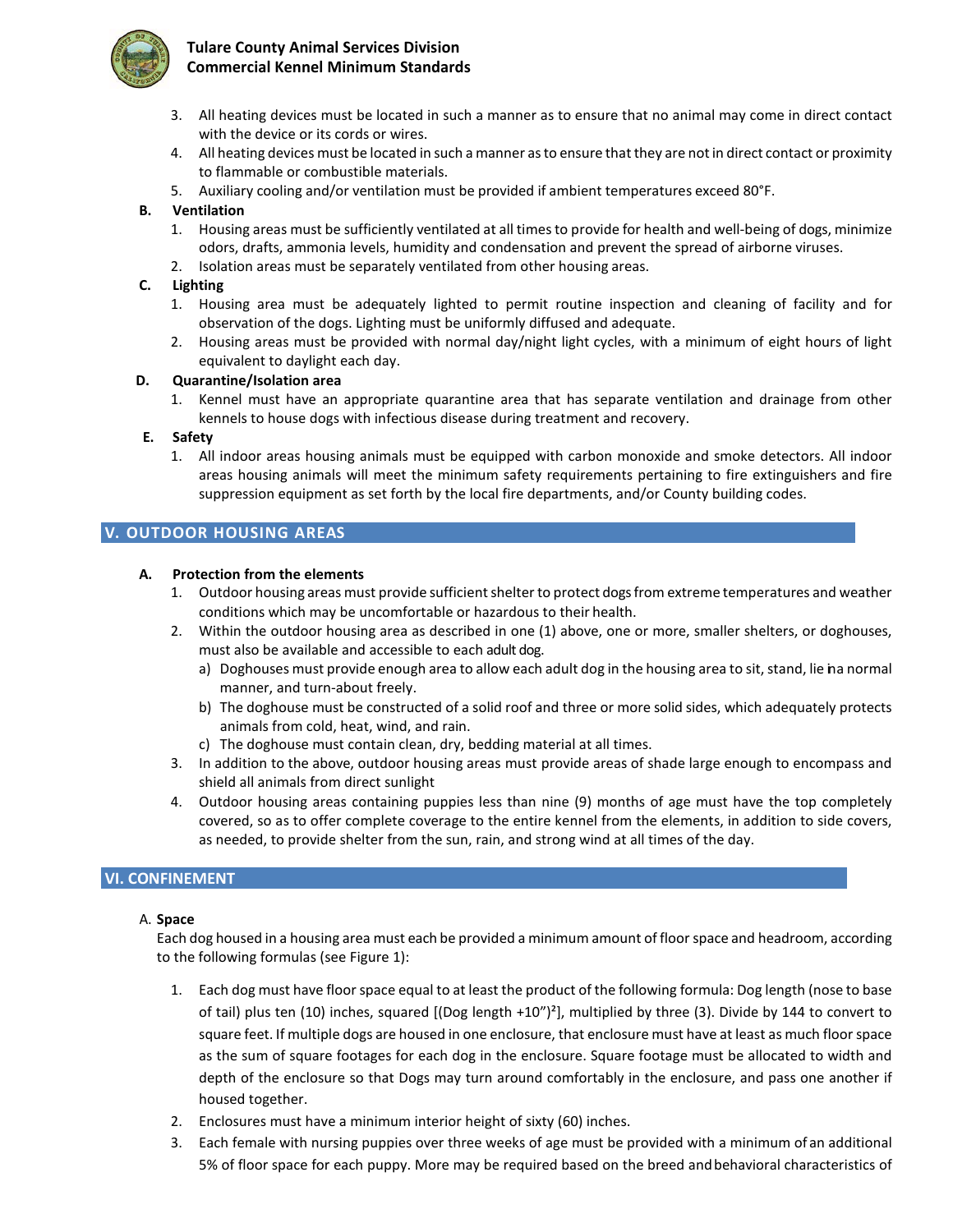

the female or based on the age/size of the puppies.

4. Dogs will be housed with other compatible dogs to fulfill their social and behavioral needs, unless a health or temperament issue requires the dog to be housed in isolation. In the latter case, a letter from a Californialicensed veterinarian should be kept on file documenting condition and specifying the amount of time that the animal must be isolated from other dogs.

# **Figure 1. Minimum space requirements for Adult Dogs (nine months or older)**

|                                       | Individual Dog                                                                                                    | Multiple Dogs in Shared Enclosure                                      |
|---------------------------------------|-------------------------------------------------------------------------------------------------------------------|------------------------------------------------------------------------|
| Floor Space                           | 3 (Dog length in inches $+10$ ) <sup>2</sup> = minimum square inches.<br>Divide by 144 to convert to square feet. | Dog 1 minimum square feet + Dog 2<br>minimum square feet + Dog 3, etc. |
| <b>Vertical Space</b>                 | Minimum height of enclosure = 60 inches.                                                                          |                                                                        |
| Floor Space $-$<br><b>Nursing Dam</b> | Dam's min. space + Litter space = Nursing Enclosure Min.                                                          |                                                                        |
|                                       | (Dam's min. space x 0.05 = space per puppy;<br>Space per puppy $x \#$ of puppies = Litter space)                  |                                                                        |

## B. **Tethering of dogs as a means of confinement is prohibited.**

## C. **Exercise and socialization**

- 1. An exercise program must be established to promote positive physical contact with people or other dogs through play groups, "fetch" activities, or other similar activities such as walking.
- 2. Dogs kept in indoor housing areas must be provided a minimum of four hours each week of time outside, either in a designated exercise yard or in an exercise activity, which must be documented for each dog at the time it occurs.
- D. Environmental enrichment measures such as the provision of chew toys, calming music, furniture, etc. are encouraged, provided that such items are adequately maintained, cleaned and disinfected.

# **VII. EXERCISE AREA**

## **A. Protection from the elements**

- 1. Exercise yards must meet the following provisions
	- a) Allow the dogs to remain clean and dry
	- b) Enclosure must be kept clear of all standing water. If the flooring is composed of compacted earth, decomposed granite, or similar material, adequate measures must be taken to ensure that it does not become muddy during cleaning or at times of precipitation

## **B. Construction**

- 1. Floors of exercise areas may be composed of porous or particulate substrates such as compacted earth, decomposed granite, grass, concrete, tile, or other similar material
	- a) Where loose particulates such as sand, gravel, composting bark and other similar materials are used, any substrate contaminated or soiled by animal waste must be removed.
	- b) Outdoor housing areas with a compacted earth, grass or similar substrate must be kept mowed and free of overgrown vegetation.
- 2. Materials must be repaired or replaced if odors, insects, pest, vermin or health and safety hazardsare present.
- 3. Surfaces which cannot be readily cleaned and sanitized, including, but not limited to, wood, plywood, or carpet, must be replaced when worn or soiled.
- 4. Water features may be included, provided that the enclosure also include dry areas adequate to accommodate the dog's activity and exercise should they choose to avoid the water.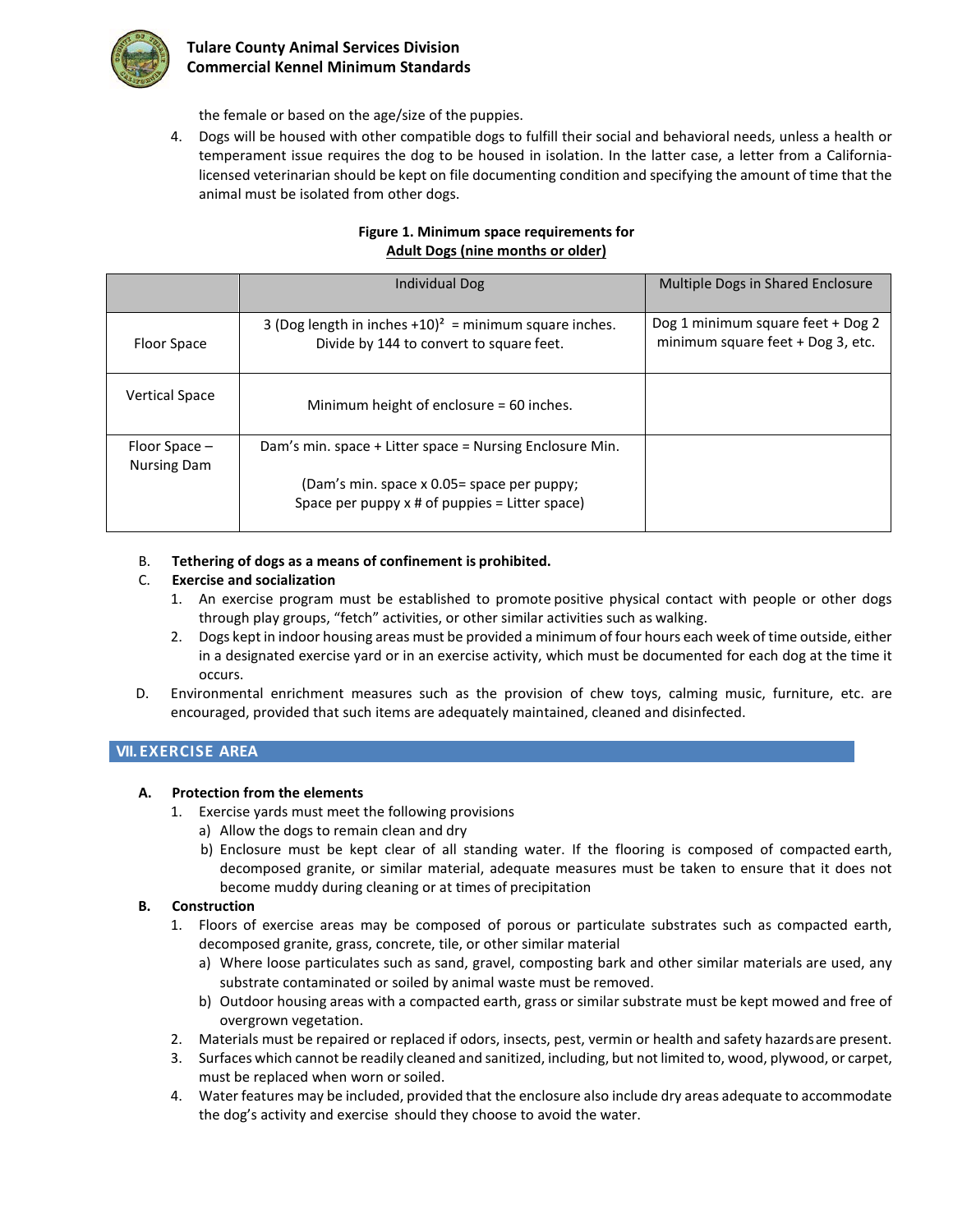

#### **VIII. GENERAL CARE**

- 1. All dogsmust be examined on a daily basis with a level of attention sufficient to evaluate their general condition, demeanor, and activity, and each examination must be documented daily
- 2. Dogs must be kept appropriately groomed and in good hygiene.
- 3. Dogs in need of medical attention must be afforded with timely veterinary care.
- 4. A record must be kept of any dog with special needs requirements, of those dogs receiving medications and of the administration of those medications.

#### **B. Feeding**

- 1. Dogs must be fed at least twice daily, except as otherwise directed in writing by a California-licensed veterinarian.
- 2. Food must be uncontaminated, wholesome, palatable, and ofsufficient quantity and nutritive value to maintain the healthy condition and weight of the animal. The diet must be appropriate to the dog's species, age and condition.
- 3. Food dishes must be readily accessible to all dogs and must be located so as to minimize competition between dogs, contamination by animal waste, pests, and precipitation.
- 4. Feeding dishes must be made of durable material that can be easily cleaned and sanitized or must otherwise be discarded after each feeding.
- 5. Self-feeders must be kept clean, sanitized, and free of mold, deterioration, orcaking of food.

#### **C. Watering**

- 1. Unfrozen water shall be continually available to all dogs and shall be generally free of debris, feces, algae, and other contaminants.
- 2. Water dishes must be kept clean and sanitized on a daily basis.

## **IX. BREEDING**

**A. General**

1. **A female dog will be bred based on the advice of their California licensed veterinarian ensuring that she is managed with excellent husbandry and has good reproductive health. A record of this advice and an annual veterinary examination supporting it shall be provided annually.**

## **X. TRANSPORTING**

#### **A. Transportation enclosures**

- 1. All transportation enclosures must be constructed of materials which may be easily cleaned andsanitized or removed and replaced when worn or soiled
- 2. Surfaces must be free of rust, jagged edges, and sharp points or protrusions
- 3. Each enclosure must provide adequate ventilation and air exchange.
- a) Enclosures must be constructed and positioned in such a manner to prevent the ingress of vehicle exhaust
- 4. The opening of each enclosure must be accessible at all times
- 5. Transportation enclosures will be afforded protection from the elements
- 6. The areas of the vehicle in which dogs are transported must be heated or cooled as necessary to prevent exposure of the dogs to excessive heat, cold, or humidity.
- 7. Transport enclosures must be large enough to allow each dog sufficient space to turn around, stand, and lie down in a normal manner.
- 8. Enclosures of one dog may not be placed on top of another unless it is fitted with a floor which prevents solid and liquid excreta from entering the lower enclosure
- 9. Transportation enclosures must be cleaned and sanitized between trips or more frequently if needed.
- **B.** Dogs which are not conditioned to one another may not be transported in the same enclosure.
- **C.** Food and water do not have to be continually available during transportation but must be provided at intervals adequate to prevent dogs from becoming dehydrated or excessively thirsty or hungry. If not continually provided, water must be offered at least once every six hours and food at least once every 12 hours for adult dogs, and more frequently for puppies. A record shall be kept of each time each dog or puppy was offered food and water during transport.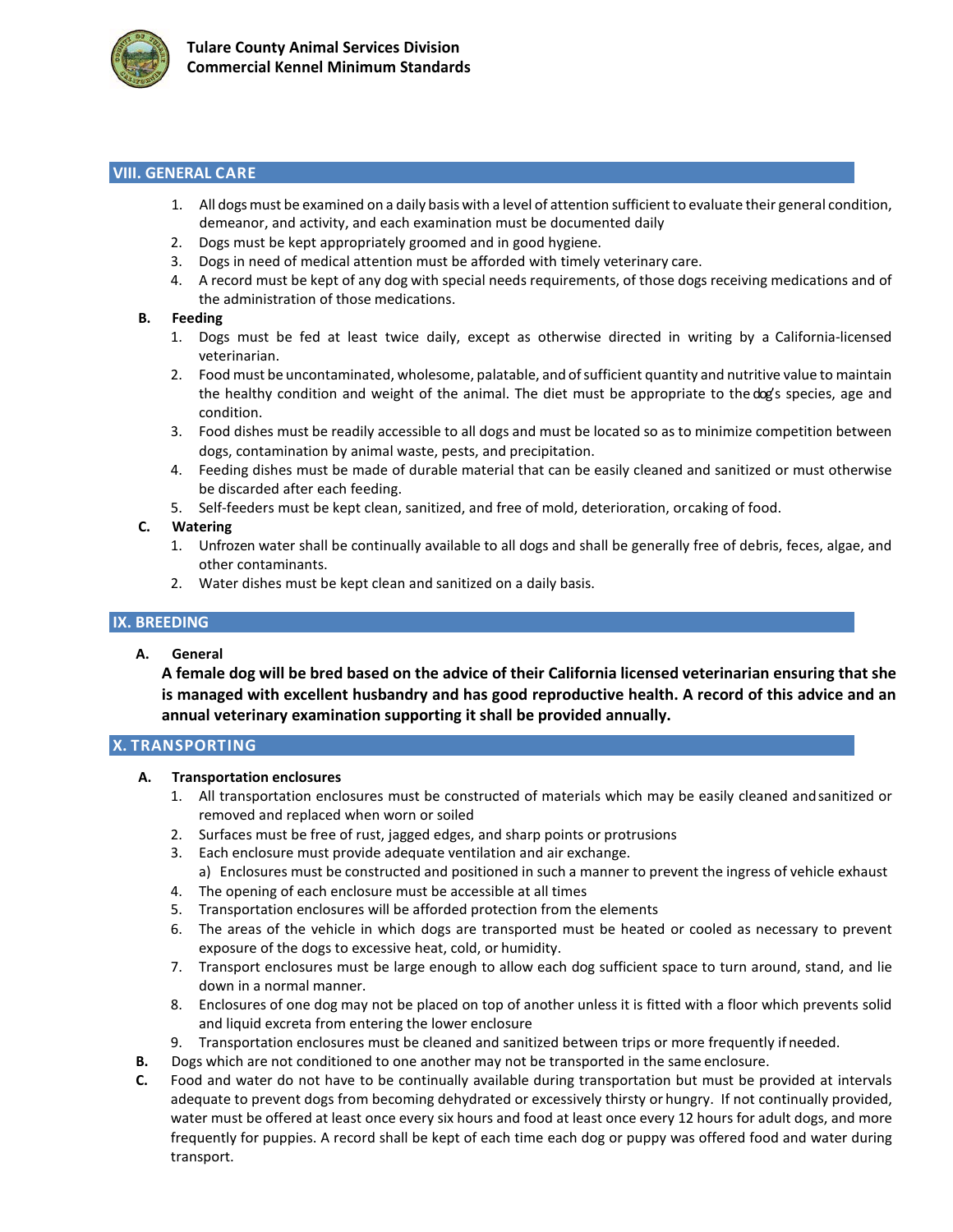

**D.** All vehicles in which dogs are transported must have a current California registration and must be driven by an individual licensed to operate that class of vehicle in the State of California. Vehicles must be operated in accordance with allapplicable laws and regulations.

#### **XI. INSPECTIONS**

- **A. All permitted commercial operations are subject to inspection by Animal Services personnel without prior notification.**
	- 1. Inspections may be initiated by Animal Services upon application for a new or renewed permit,in response to a complaint filed against the permit holder, as part of the Division's routine monitoring and evaluation of permitted operations, or as otherwise deemed necessary by the Division to ensure animal welfare and compliance with permitting standards.
	- 2. Routine inspections will be conducted during Animal Services' normal operating hours.
	- 3. Upon reasonable notification to the permit holder, permitted operations must be made available for inspection outside of Animal Services' normal operating hours.

#### **B. Access**

- 1. All areas and structures of a permitted operation are subject to inspection.
- 2. Failure to allow inspection of a permitted operation or to make a permitted operation available for unannounced inspection may result in permit denial or revocation.
- **C.** Permit holders will comply with all federal, state, county and municipal codesrelated to the care, handling, keeping, and management of animals and animal use operations.

#### **XII. RECORDS**

#### **A. Purchase records**

A record of all dogs purchased or otherwise obtained by the permitted operation must be kept atthe address specified in the permit application for a period of three years. Such records shall specify the dateof acquisition, breed of animal, description of the animal including date of birth and sex, specific identification markers such as tattoos or microchip numbers, and the name, address, and phone number of the seller or dealer from which the animal was obtained.

#### **B. Outcome records**

A record of all puppy and dog sales, other transfers, and deaths must kept at the address specified in the permit application for a minimum of three years from the date of the transaction or death. Such records shall specify the date of transaction or death, breed of dog, description of the dog including date of birth and sex, specific identificationmarkers such as tattoos or microchip numbers, and the name, address, and phone number of the purchaser or transferee, or, if applicable, the cause of death.

#### **C. Medical Records**

Written medical records for each dog, including the veterinarian's exam notes from yearly veterinary examinations, evaluations and treatment, routine medical care (such as vaccinationsor deworming), euthanasia, or treatment for a medical condition must be maintained by the permit holder for a period of three (3) years after the death or transfer of the animal and must be available for inspection upon request.

#### **D. Breeding Records**

Records of breeding for all dogs must be maintained and retained for a period of three (3) years after the death or transfer of the animal. Records must include the dog's microchip number; description of the dog; specific identificationmarkers such as tattoos or markings; breeding permit number; dates of breeding; and outcome of breeding, indicating live birth or otherwise, number of puppies, and date of birth or other outcome.

#### **E. Availability**

1. All such written records must be made available for immediate inspection upon request.